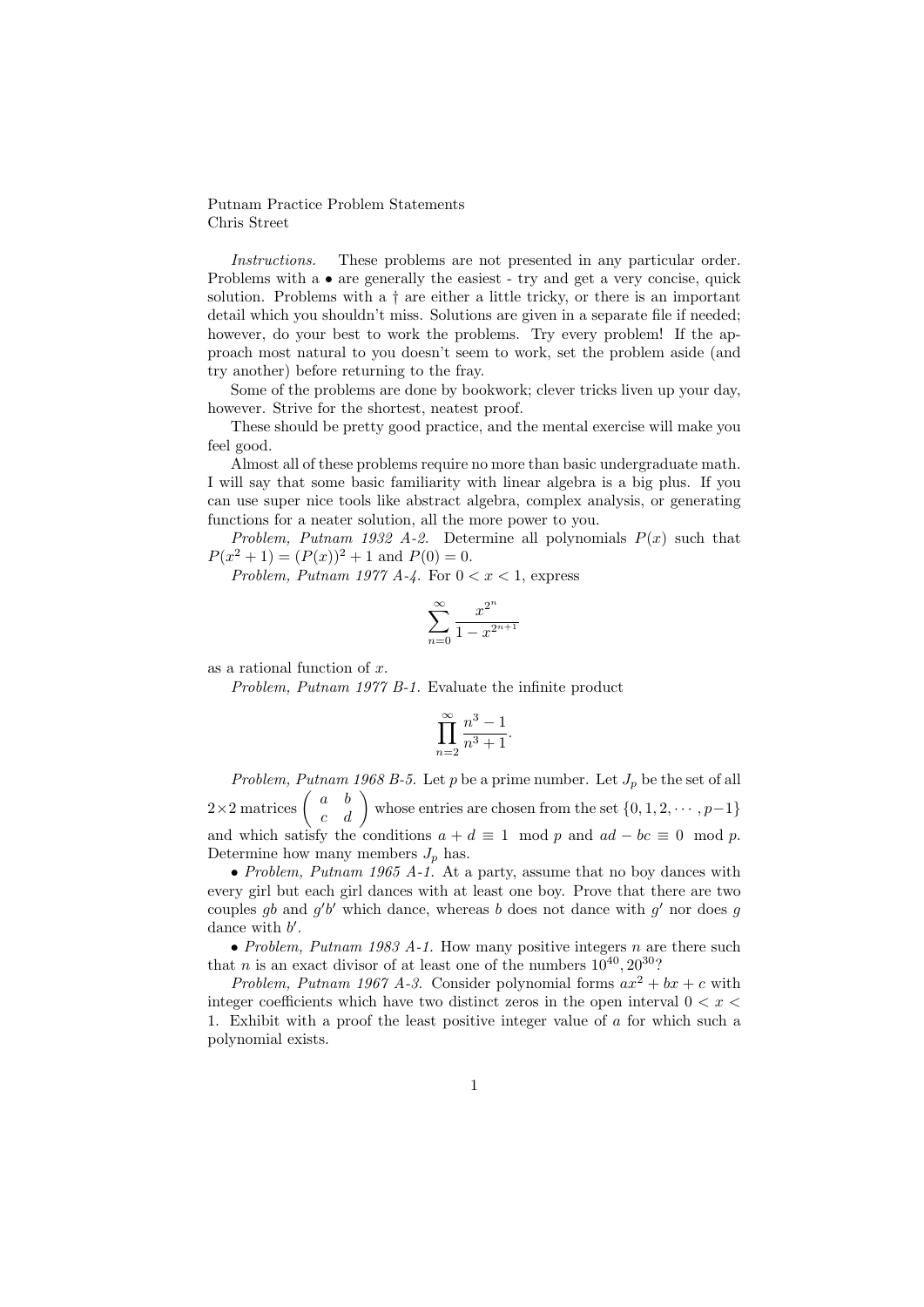• Problem, Putnam 1965 B-2. Suppose n players play a round-robin tournament (ie, every player plays every other player exactly once.) Each game results in a win or loss for a player: there are no ties. Let  $w_k$  be the number of wins by player k, and let  $l_k$  be the number of losses by player k. Show that

$$
\sum_{i=1}^{n} w_i^2 = \sum_{i=1}^{n} l_i^2
$$

• Problem, from Putnam 1967 B-4. We have a hallway with n lockers labeled 1 through n. The lockers have two possible states, open and closed. Initially they are all closed. The first kid walking down the hallway flips every locker to the opposite state (that is, he opens them all). The 2nd kid flips the locker door 2 and every other locker door after that. The kth kid flips the state of every kth locker door. After infinitely many kids have done this, which locker doors are closed and which are open?

Problem, Putnam 1977 A-1. Consider all lines that meet the graph of

$$
y = 2x^4 + 7x^3 + 3x - 5
$$

in four distinct points, say  $(x_i, y_i)$ ,  $i = 1, 2, 3, 4$ . Show that

$$
\frac{x_1+x_2+x_3+x_4}{4}
$$

is independent of the line, and find its value.

• Problem, Putnam 1978 A-1. Let  $A$  be any set of 20 distinct integers chosen from the arithmetic progression  $1, 4, 7, \cdots, 100$ . Prove that there must be two distinct integers in A whose sum is 104.

Problem, Putnam 1988 A-2. A not uncommon calculus mistake is to believe that the product rule for derivatives says that  $(fg)' = f'g'$ . If  $f(x) = e^{x^2}$ , determine, with proof, whether there exists an open interval  $(a, b)$  and a nonzero function q defined on  $(a, b)$  such that the wrong product rule is true for x in  $(a, b)$ .

Problem, Putnam 1987 A-2. The sequence

 $\{1, 2, 3, 4, 5, 6, 7, 8, 9, 1, 0, 1, 1, 1, 2, 1, 3, 1, 4, 1, 5, 1, 6, 1, 7, 1, 8, 1, 9, 2, 0, \cdots\}$ 

is obtained by writing the positive integers in order. If the  $10<sup>n</sup>$ <sup>th</sup> digit in this sequence occurs in the part of the sequence in which the m-digit numbers are placed, define  $f(n)$  to be m. For example  $f(2) = 2$  because the 100th digit enters the sequence in the placement of the two-digit integer 55. Find, with proof,  $f(1987)$ .

† Problem, Putnam 1988 A-5. Prove that there exists a unique function from the set  $\mathbb{R}^+$  of positive real numbers to  $\mathbb{R}^+$  such that

$$
f(f(x)) = 6x - f(x)
$$

and  $f(x) > 0$  for all  $x > 0$ .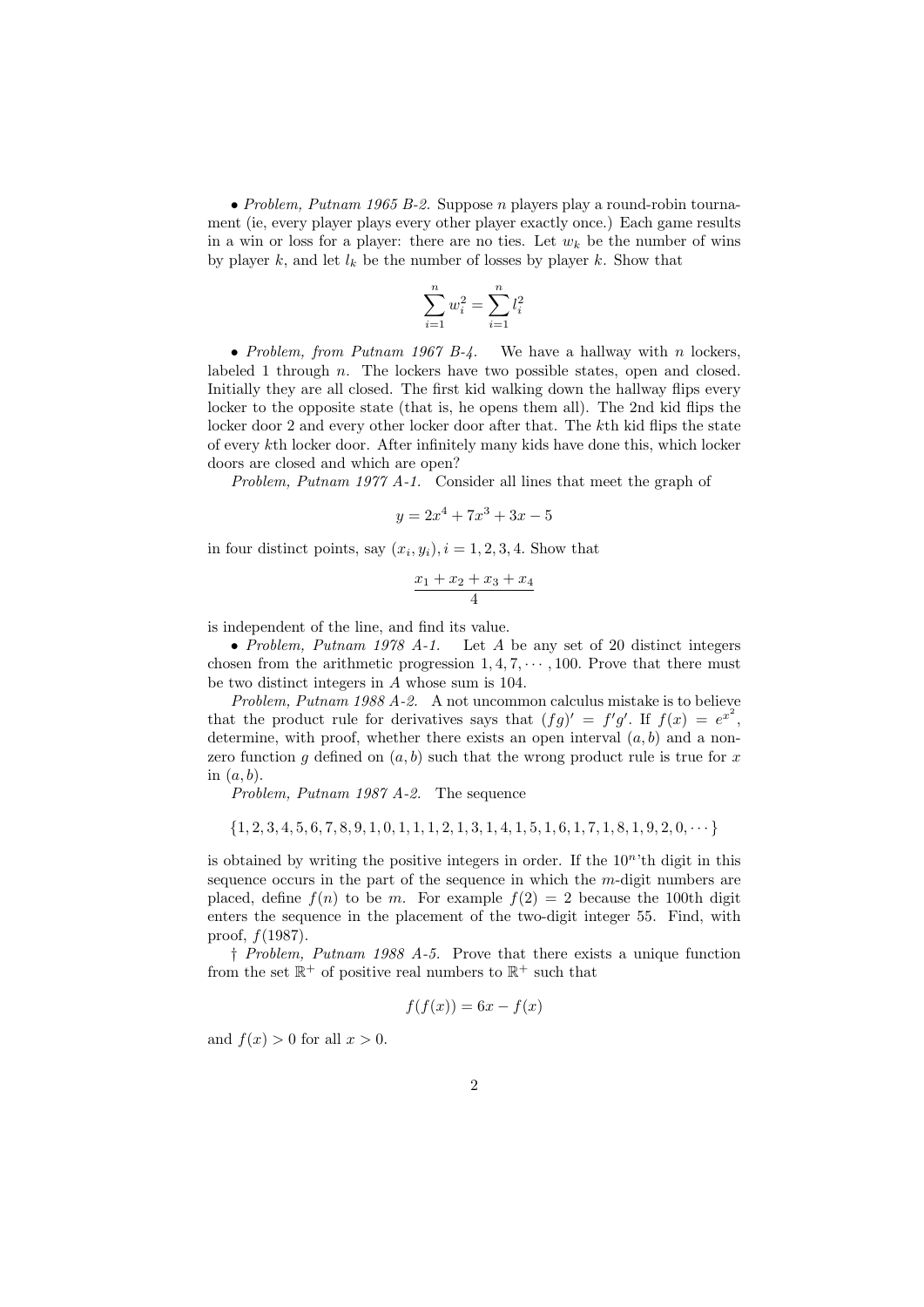Problem, Putnam 1966 B-2. Prove that among any ten consecutive integers at least one is relatively prime to each of the others.

• Problem, Putnam 1960 B-4. Consider the arithmetic progression  $a, a +$  $d, a + 2d \cdots$ , where a and d are positive integers. For any positive integer k, prove that the progression has either no exact kth powers, or infinitely many.

Problem, Putnam 1961 A-1. The graph of the equation  $x^y = y^x$  in the first quadrant (i.e., the region where  $x > 0$  and  $y > 0$ ) consists of a straight line and a curve. Find the coordinates of the intersection point of the line and the curve.

Problem, Putnam 2001 A-2. You have coins  $C_1, C_2, \cdots, C_n$ . For each k, coin  $C_k$  is biased so that, when tossed, it has probability  $\frac{1}{2k+1}$  of falling heads. If the  $n$  coins are tossed, what is the probability that the number of heads is odd? Express the answer as a rational function of  $n$ .

† Problem, Putnam 2001 A-5. Prove that there exist unique positive integers a, n such that

$$
a^{n+1} - (a+1)^n = 2001.
$$

• Problem, Putnam 2001 B-1. Let n be an even positive integer. Write the numbers  $1, 2 \cdots, n^2$  in the squares of an  $n \times n$  grid so that the kth row, from left to right, is

$$
(k-1)n+1
$$
,  $(k-1)n+2$ , ...,  $(k-1)n+n$ .

Color the squares of the grid so that half of the squares in each row and in each column are red and the other half are black (a checkerboard coloring is one possibility.) Prove that for each coloring, the sum of the numbers on the red squares is equal to the sum of the numbers on the black squares.

Problem, Putnam 2001 B-3. For any positive integer n let  $\langle n \rangle$  denote the *closest integer to*  $\sqrt{n}$ . Evaluate

$$
\sum_{n=1}^{\infty} \frac{2^{\langle n \rangle} + 2^{-\langle n \rangle}}{2^n}.
$$

Problem, Putnam 1968 A-3. Prove that a list can be made of all the subsets of a finite set in such a way that

(i.) The empty set is first in the list,

(ii.) each subset occurs exactly once, and

(iii.) each subset in the list is obtained either by adding one element to the preceding subset or by deleting one element of the preceding subset.

Problem, Putnam 1961 B-2. Let  $a, b$  be given positive real numbers with  $a < b$ . If two points are selected at random from a straight line of length b. what is the probability that the distance between them is at least  $a$ ?

Problem, Putnam 1956 A-5. Given n objects arranged in a row, a subset of these objects is called unfriendly if no two of its elements is consecutive. Show that the number of unfriendly subsets each having k elements is  $\begin{pmatrix} n-k+1 \\ k \end{pmatrix}$ k .